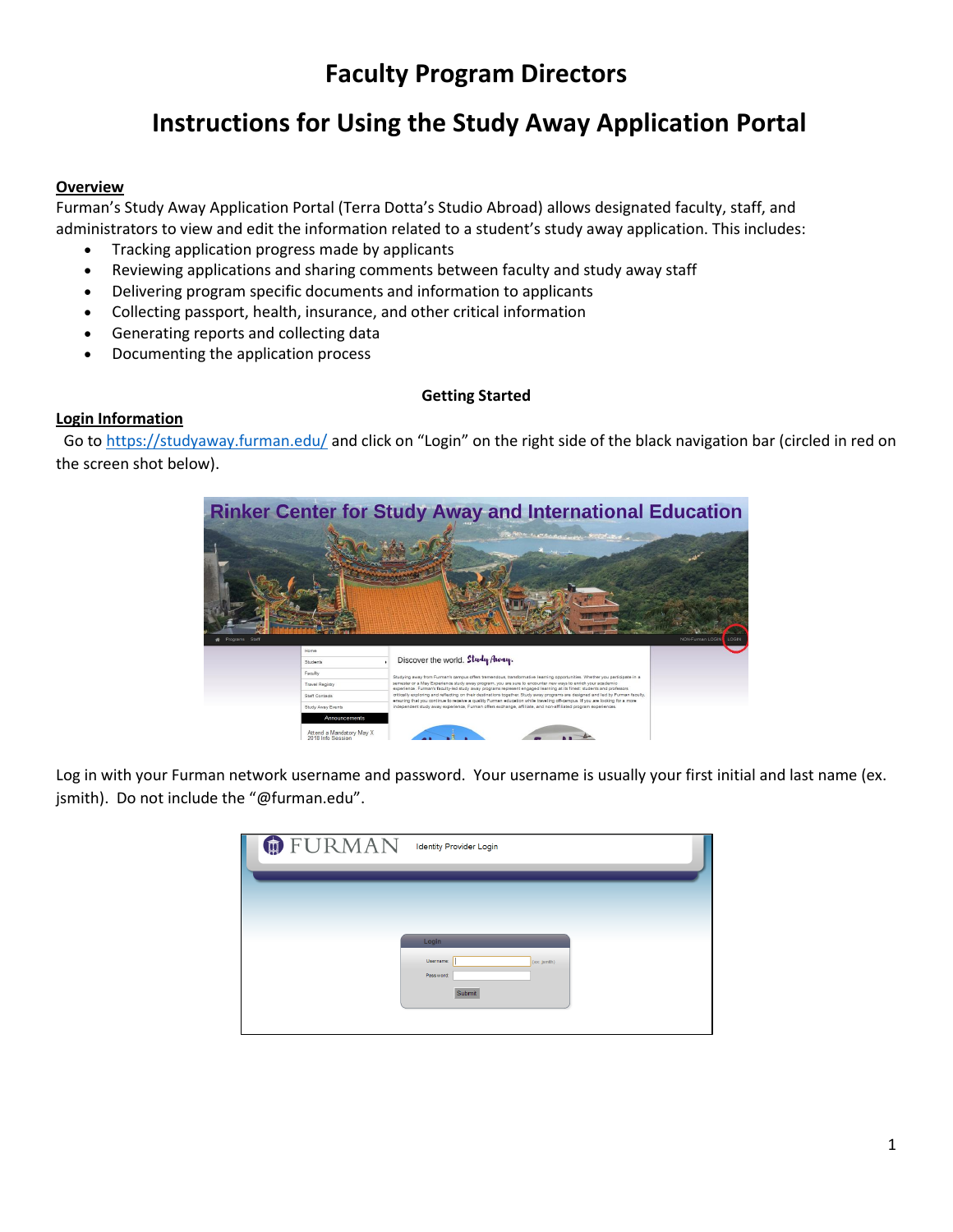# **Viewing Applications**

After logging in, click on the home icon on the black navigation bar; Select "**Reviewer**".

Now you are on the **Reviewer Home** Page.

# **Reviewer Home Page View**

#### **Screen Grab 1 (See Below): Reviewer home page**

Use **Filter Options** if multiple programs or semester results appear to select the group of applicants you want to see.

Students who have started working on an application will appear in your results. All applications are "**pending**" in status until decisions are released.

**Ready for Review** indicates you can click the name of the applicant and access their application questionnaire.

**Not Ready for Review** indicates that the student is still working on the application

| Site $\star$ Maintenance $\star$<br>Applicants $\star$                                                                                        | Rinker Center for Study Away & International Education               |
|-----------------------------------------------------------------------------------------------------------------------------------------------|----------------------------------------------------------------------|
| <b>Reviewers: Home</b>                                                                                                                        |                                                                      |
| You are currently filtering on applicants for May Experience, 2018 for May Ex - Farm, excluding withdrawn applications, grouped by term/year. |                                                                      |
| Filter Options<br>Progress Audit: -                                                                                                           |                                                                      |
| May Experience, 2018                                                                                                                          |                                                                      |
| May Ex - Farm                                                                                                                                 | Date Started Status                                                  |
| Georgiev, Nancy<br>(ID: 219096)                                                                                                               | 11/07/2017<br><b>Current Status: Pending</b><br>Not Ready for Review |
| R<br>James <sub>0</sub>                                                                                                                       | 10/18/2017<br><b>Current Status: Pending</b>                         |
| (ID: 210485)                                                                                                                                  | Not Ready for Review                                                 |
| S<br>Robert<br>(ID: 215955)                                                                                                                   | <b>Current Status: Pending</b><br>11/02/2017<br>Ready for Review     |

**O** All information pertaining to this applicant is strictly confidential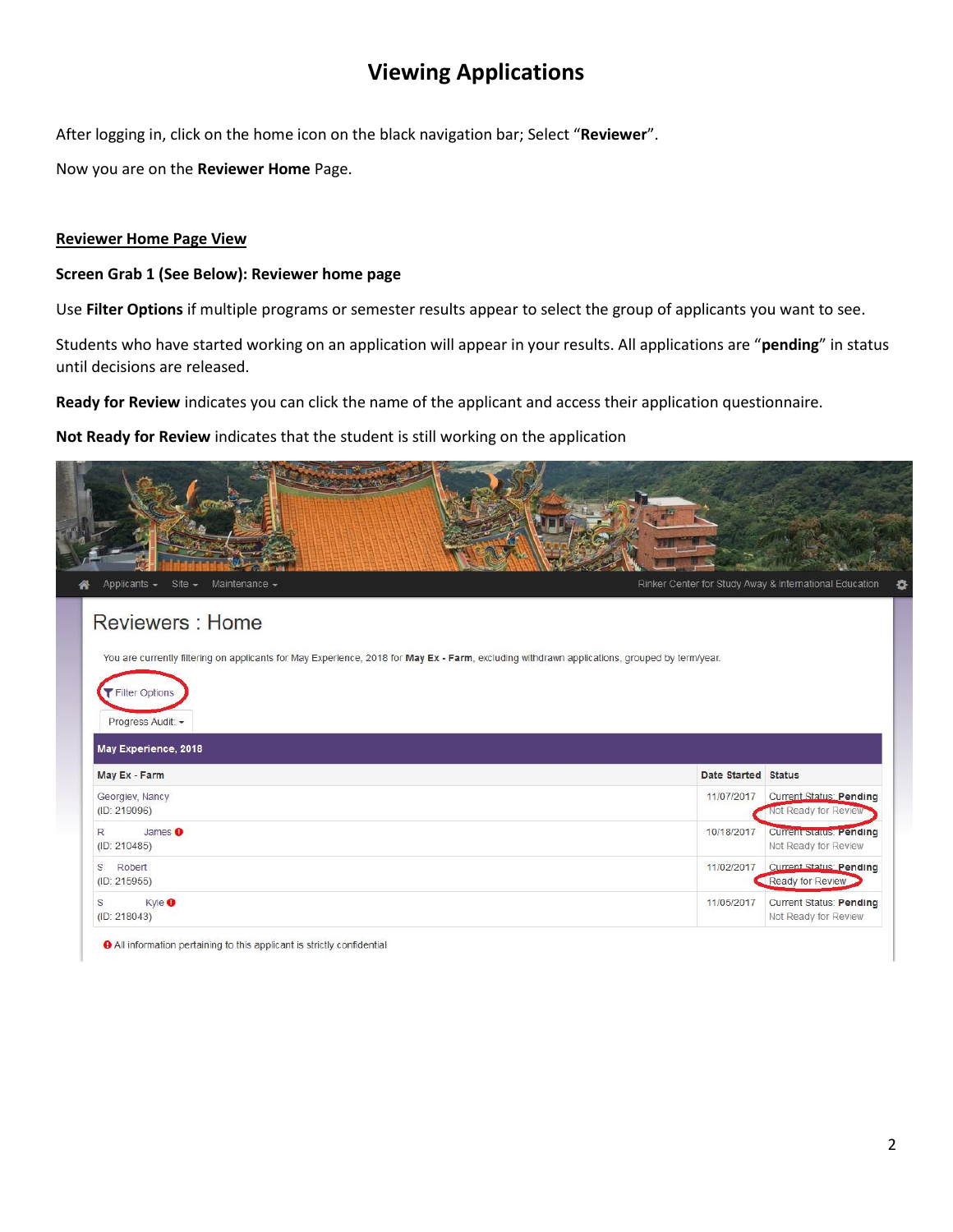#### **Screen Grab 2: Application**

Click on an applicant whose application is **Ready for Review** to see his or her full application. Scroll down until you get to the application questions. The Rinker Center for Study Away and International Education will provide a summary of the student information a day or two after the application deadline.

|                                                                | Georgiev, Nancy (Edit Profile) | Created: 11/07/2017 (by Applicant)            |
|----------------------------------------------------------------|--------------------------------|-----------------------------------------------|
| May Ex - Farm (Radcliffe, Iowa)                                |                                | Last Updated: 11/07/2017 @ 11:20:57 AM        |
| May Experience, 2018                                           |                                | Last Viewed by Applicant: 11/07/2017          |
| <b>Status: Pending</b>                                         |                                | ID# 219096:no label<br>Start Date: 05/09/2018 |
| Outgoing Applicant<br>$\rightarrow$ expand profile information |                                | End Date: 05/30/2018                          |
|                                                                |                                | (add principal application)                   |
| Profile<br><b>Applicant Information</b>                        |                                |                                               |
| Gender:                                                        |                                |                                               |
| Date of Birth:                                                 |                                |                                               |
| Confidentiality Flag:                                          |                                |                                               |
| Email Address:                                                 | nancy.georgiev@furman.edu      |                                               |
| <b>SMS Email Address:</b>                                      |                                |                                               |

#### **Screen Grab 3: Viewing an Application**

Keep scrolling down until you see the student responses for Faculty-Led Study Away Application.

| Responses for "Faculty-Led Study Away Application"                                                                                                                                                                                                                                                                                                                                                                               |  |  |
|----------------------------------------------------------------------------------------------------------------------------------------------------------------------------------------------------------------------------------------------------------------------------------------------------------------------------------------------------------------------------------------------------------------------------------|--|--|
| 1. Statement of Interest: How will this program contribute to your four-year pathway goals?                                                                                                                                                                                                                                                                                                                                      |  |  |
| Provide a Statement of Interest that articulates how you hope to benefit academically, personally, and professionally through a high-impact engaged learning<br>experience as part of your four-year pathway. The faculty director(s) are your target audience for this essay; tailor your Statement of Interest to the study away program<br>you are applying to. Your statement of interest should be approximately 500 words. |  |  |
| Test application.                                                                                                                                                                                                                                                                                                                                                                                                                |  |  |
|                                                                                                                                                                                                                                                                                                                                                                                                                                  |  |  |

2. Unofficial Transcript

Upload your unofficial transcript as a pdf. To submit your file, click on the "Open File" button (yellow file folder icon) above the text box. Select the browse button, find your file, and click submit. Once your file is uploaded, the file name will appear in the text box below.

To access a copy of your unofficial transcript log into MyFurman. Then select: Academic, unofficial transcript, transcript type: ARMS Undergraduate, Submit.

If you feel that there is something on your transcript you would like to explain, please use the space below.

All As